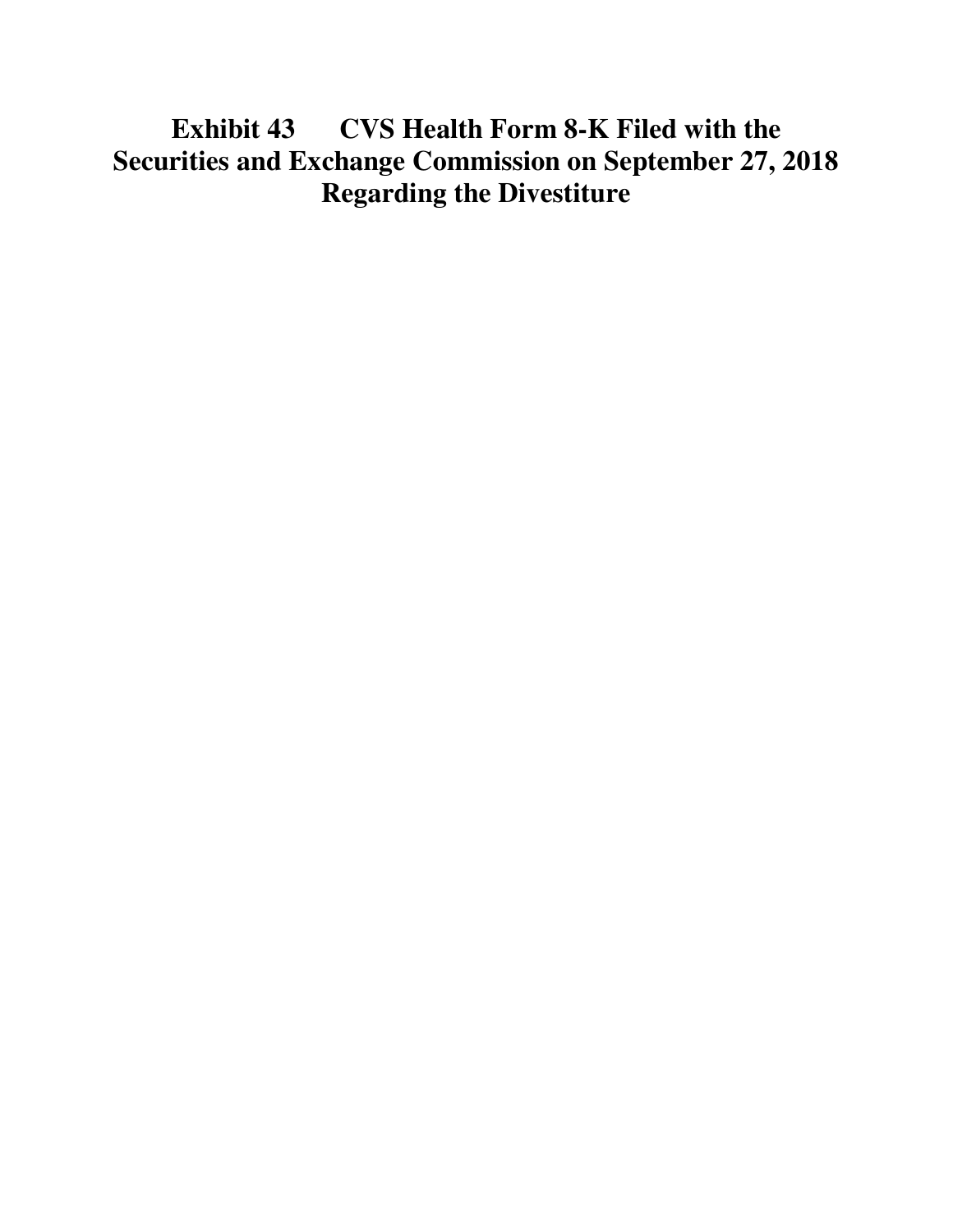### **UNITED STATES SECURITIES AND EXCHANGE COMMISSION**

**Washington, D.C. 20549**

## **FORM 8-K**

#### **CURRENT REPORT PURSUANT TO SECTION 13 OR 15(d) OF THE SECURITIES EXCHANGE ACT OF 1934**

**Date of Report (Date of earliest event reported): September 27, 2018 (September 26, 2018)**

# **VCVSHealth CVS HEALTH CORPORATION**

**(Exact Name of Registrant as Specified in Charter)**

**Delaware (State or Other Jurisdiction of Incorporation)**

**001-01011 05-0494040**

**One CVS Drive Woonsocket, Rhode Island 02895 (Address of Principal Executive Offices) (Zip Code)**

**(Commission File Number) (IRS Employer Identification No.)**

#### **Registrant's telephone number, including area code: (401) 765-1500**

Check the appropriate box below if the Form 8-K filing is intended to simultaneously satisfy the filing obligation of the registrant under any of the following provisions (see General Instruction A.2. below):

- $\Box$  Written communications pursuant to Rule 425 under the Securities Act (17 CFR 230.425)
- $\Box$  Soliciting material pursuant to Rule 14a-12 under the Exchange Act (17 CFR 240.14a-12)
- $\Box$  Pre-commencement communications pursuant to Rule 14d-2(b) under the Exchange Act (17 CFR 240.14d-2(b))
- $\Box$  Pre-commencement communications pursuant to Rule 13e-4(c) under the Exchange Act (17 CFR 240.13e-4(c))

Indicate by check mark whether the registrant is an emerging growth company as defined in Rule 405 of the Securities Act of 1933 (§230.405 of this chapter) or Rule 12b-2 of the Securities Exchange Act of 1934 (§240.12b-2 of this chapter).

Emerging growth company  $\Box$ 

If an emerging growth company, indicate by check mark if the registrant has elected not to use the extended transition period for complying with any new or revised financial accounting standards provided pursuant to Section 13(a) of the Exchange Act.  $\Box$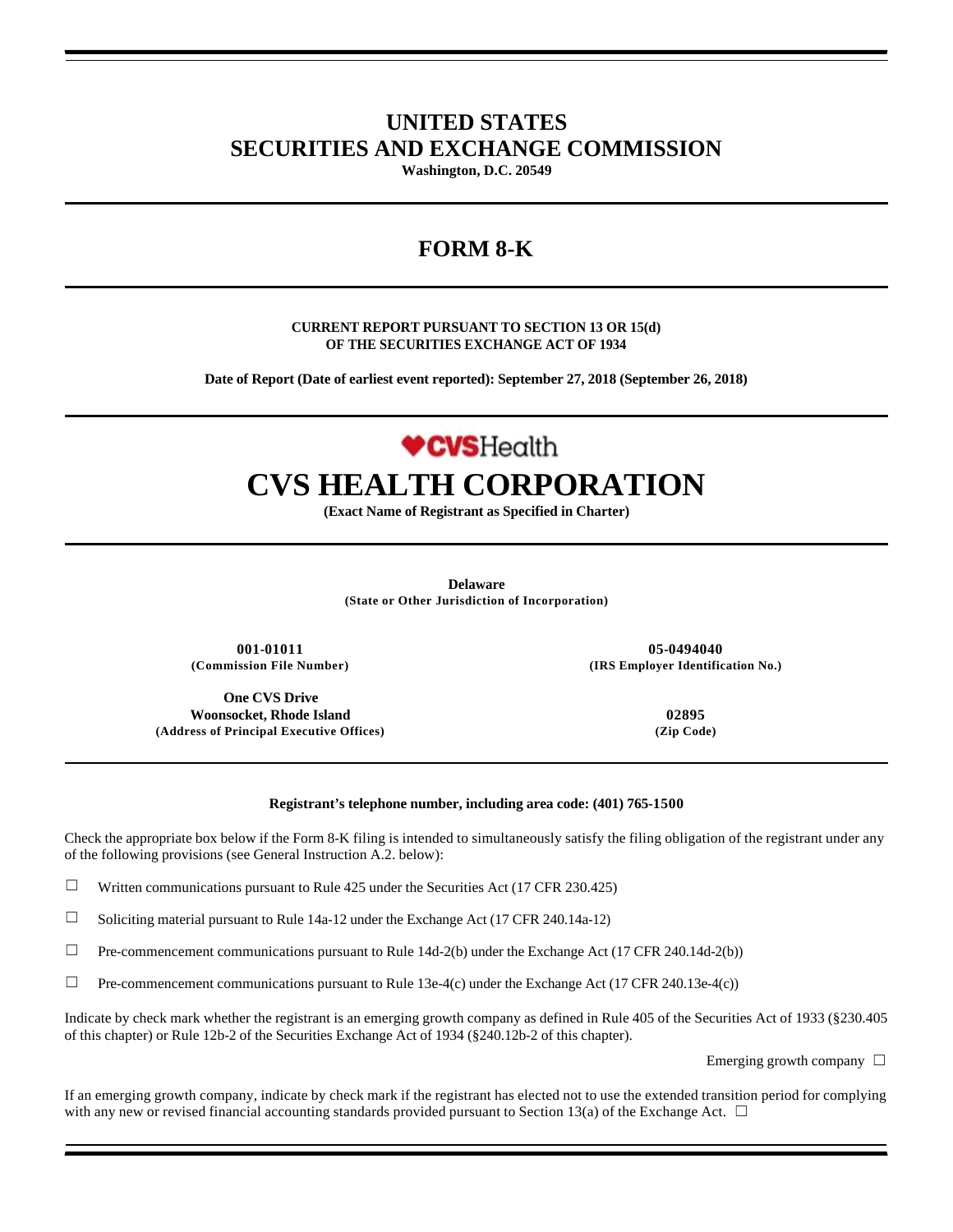#### **Item 7.01 Regulation FD Disclosure.**

On September 26, 2018, Aetna Inc. ("Aetna") and a subsidiary of WellCare Health Plans, Inc. ("WellCare") entered into an asset purchase agreement and related agreements pursuant to which WellCare has agreed to acquire Aetna's entire standalone Medicare Part D prescription drug plan business (the "Divestiture") effective 11:59 p.m. ET on December 31, 2018. The business to be divested had an aggregate of approximately 2.2 million members at June 30, 2018. The Divestiture does not affect Aetna's individual or group Medicare Advantage, Medicare Advantage Part D or Medicare Supplement products or plans. Aetna will provide administrative services to, and retain the financial results of, the divested business through 2019. The purchase price of the Divestiture is not material to Aetna. Closing of the Divestiture is subject to the closing of CVS Health Corporation's proposed acquisition of Aetna (the "CVS Health Transaction"), regulatory approvals and other customary closing conditions.

Completion of the CVS Health Transaction remains subject to federal and certain state regulatory approvals required in connection with the acquisition, including by the United States Department of Justice (the "DOJ") and approvals from certain state departments of insurance and similar regulators, and the satisfaction of all closing conditions. The companies are working with the regulators in the remaining jurisdictions to obtain clearance for the CVS Health Transaction.

CVS Health believes the Divestiture is a significant step toward completing the DOJ's review of the CVS Health Transaction. CVS Health and Aetna continue to engage in productive discussions with the DOJ. CVS Health continues to expect the CVS Health Transaction to close in the early part of the fourth quarter of 2018. CVS Health continues to expect the transaction to be accretive in the second full year after the close and to deliver more than \$750 million in year-two synergies.

#### **No Offer or Solicitation**

This communication is for informational purposes only and not intended to and does not constitute an offer to subscribe for, buy or sell, the solicitation of an offer to subscribe for, buy or sell or an invitation to subscribe for, buy or sell any securities or the solicitation of any vote or approval in any jurisdiction pursuant to or in connection with the proposed transaction or otherwise, nor shall there be any sale, issuance or transfer of securities in any jurisdiction in contravention of applicable law. No offer of securities shall be made except by means of a prospectus meeting the requirements of Section 10 of the Securities Act of 1933, as amended, and otherwise in accordance with applicable law.

#### **Additional Information and Where to Find It**

In connection with the transaction, CVS Health Corporation ("CVS Health") filed a registration statement on Form S-4 with the Securities and SEC, which includes a joint proxy statement of CVS Health and Aetna that also constitutes a prospectus of CVS Health. The registration statement was declared effective by the SEC on February 9, 2018 (the "Registration Statement"), and CVS Health and Aetna commenced mailing the definitive joint proxy statement/prospectus to stockholders of CVS Health and shareholders of Aetna on or about February 12, 2018 (the "Joint Proxy Statement/Prospectus") and the special meeting of the stockholders of CVS Health and the shareholders of Aetna was held on March 13, 2018. INVESTORS AND SECURITY HOLDERS OF CVS HEALTH AND AETNA ARE URGED TO READ THE DEFINITIVE JOINT PROXY STATEMENT/PROSPECTUS AND OTHER DOCUMENTS FILED OR THAT WILL BE FILED WITH THE SEC CAREFULLY AND IN THEIR ENTIRETY BECAUSE THEY CONTAIN OR WILL CONTAIN IMPORTANT INFORMATION. Investors and security holders may obtain free copies of the Registration Statement and the definitive Joint Proxy Statement/Prospectus and other documents filed with the SEC by CVS Health or Aetna through the website maintained by the SEC at http://www.sec.gov. Copies of the documents filed with the SEC by CVS Health are available free of charge within the Investors section of CVS Health's Web site at http://www.cvshealth.com/investors or by contacting CVS Health's Investor Relations Department at 800-201- 0938. Copies of the documents filed with the SEC by Aetna are available free of charge on Aetna's internet website at http://www.Aetna.com or by contacting Aetna's Investor Relations Department at 860-273-0896.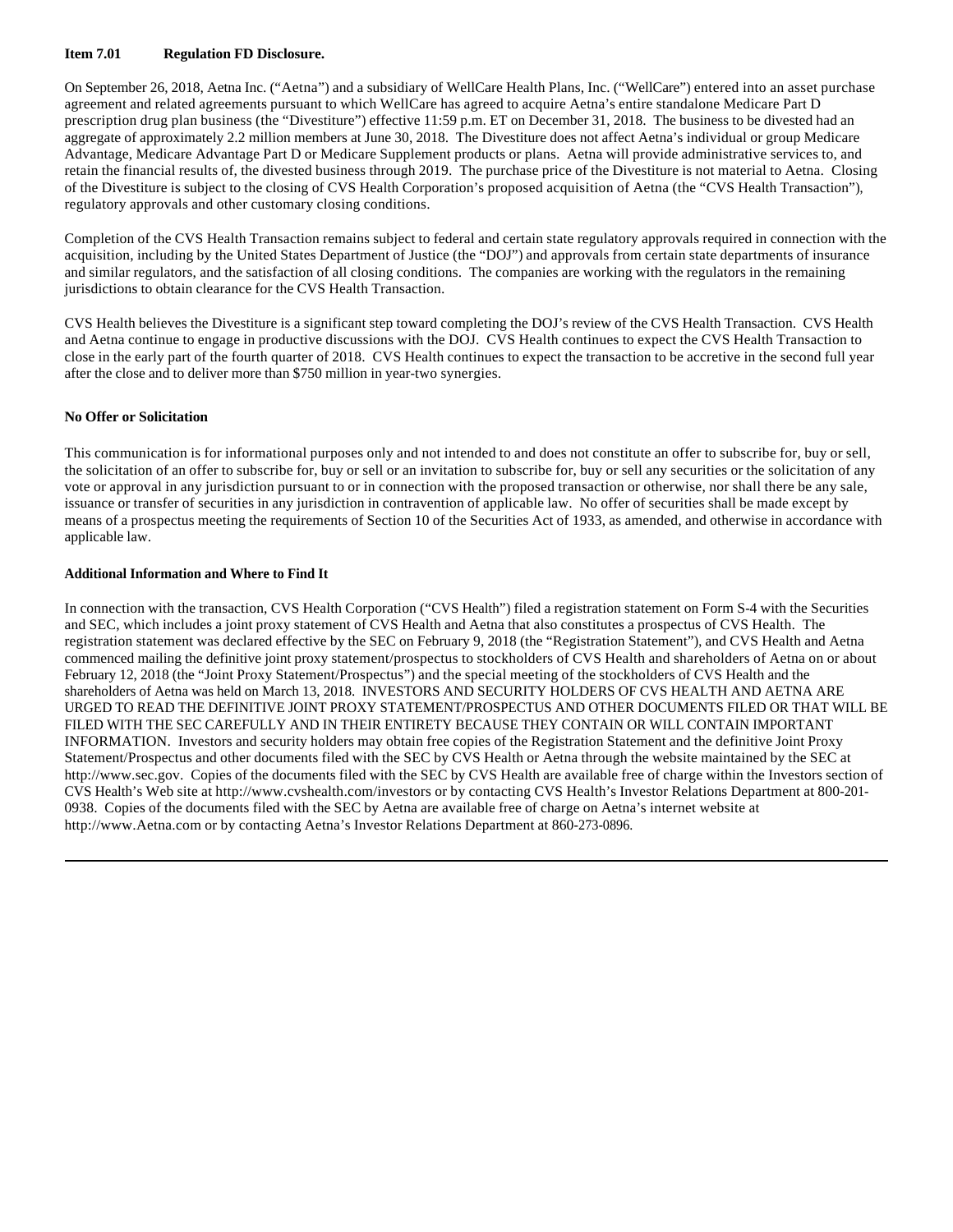#### **Cautionary Statement Regarding Forward-Looking Statements**

The Private Securities Litigation Reform Act of 1995 (the "Reform Act") provides a safe harbor for forward-looking statements made by or on behalf of CVS Health or Aetna. This communication may contain forward-looking statements within the meaning of the Reform Act. You can generally identify forward-looking statements by the use of forward-looking terminology such as "anticipate," "believe," "can," "continue," "could," "estimate," "evaluate," "expect," "explore," "forecast," "guidance," "intend," "likely," "may," "might," "outlook," "plan," "potential," "predict," "probable," "project," "seek," "should," "view," or "will," or the negative thereof or other variations thereon or comparable terminology. These forward-looking statements are only predictions and involve known and unknown risks and uncertainties, many of which are beyond CVS Health's and Aetna's control.

Statements in this communication regarding CVS Health and Aetna that are forward-looking, including CVS Health's and Aetna's projections as to the closing date of the transactions contemplated by the Agreement and Plan of Merger, dated as of December 3, 2017 ("Merger Agreement"), among CVS Health, Aetna and Hudson Merger Sub Corp., a wholly-owned subsidiary of CVS Health (the "transaction"), the extent of, and the time necessary to obtain, the regulatory approvals required for the transaction, the anticipated benefits of the transaction, the impact of the transaction on CVS Health's and Aetna's businesses, the expected terms and scope of the expected financing for the transaction, the ownership percentages of CVS Health's common stock of CVS Health stockholders and Aetna shareholders at closing, the aggregate amount of indebtedness of CVS Health following the closing of the transaction, CVS Health's expectations regarding debt repayment and its debt to capital ratio following the closing of the transaction, CVS Health's and Aetna's respective share repurchase programs and ability and intent to declare future dividend payments, the number of prescriptions used by people served by the combined companies' pharmacy benefit business, the synergies from the transaction, and CVS Health's, Aetna's and/or the combined company's future operating results, are based on CVS Health's and Aetna's managements' estimates, assumptions and projections, and are subject to significant uncertainties and other factors, many of which are beyond their control. In particular, projected financial information for the combined businesses of CVS Health and Aetna is based on estimates, assumptions and projections and has not been prepared in conformance with the applicable accounting requirements of Regulation S-X relating to pro forma financial information, and the required pro forma adjustments have not been applied and are not reflected therein. None of this information should be considered in isolation from, or as a substitute for, the historical financial statements of CVS Health and Aetna. Important risk factors related to the transaction could cause actual future results and other future events to differ materially from those currently estimated by management, including, but not limited to: the timing to consummate the proposed transaction; the risk that a regulatory approval that may be required for the proposed transaction is delayed, is not obtained or is obtained subject to conditions that are not anticipated; the risk that a condition to the closing of the proposed transaction may not be satisfied; the outcome of litigation related to the transaction; the ability to achieve the synergies and value creation contemplated; CVS Health's ability to promptly and effectively integrate Aetna's businesses; and the diversion of and attention of management of both CVS Health and Aetna on transaction-related issues.

In addition, this communication may contain forward-looking statements regarding CVS Health's or Aetna's respective businesses, financial condition and results of operations. These forward-looking statements also involve risks, uncertainties and assumptions, some of which may not be presently known to CVS Health or Aetna or that they currently believe to be immaterial also may cause CVS Health's or Aetna's actual results to differ materially from those expressed in the forward-looking statements, adversely impact their respective businesses, CVS Health's ability to complete the transaction and/or CVS Health's ability to realize the expected benefits from the transaction. Should any risks and uncertainties develop into actual events, these developments could have a material adverse effect on the transaction and/or CVS Health or Aetna, CVS Health's ability to successfully complete the transaction and/or realize the expected benefits from the transaction. Additional information concerning these risks, uncertainties and assumptions can be found in CVS Health's and Aetna's respective filings with the SEC, including the risk factors discussed in "Item 1.A. Risk Factors" in CVS Health's and Aetna's most recent Annual Reports on Form 10-K, as updated by their Quarterly Reports on Form 10-Q and future filings with the SEC.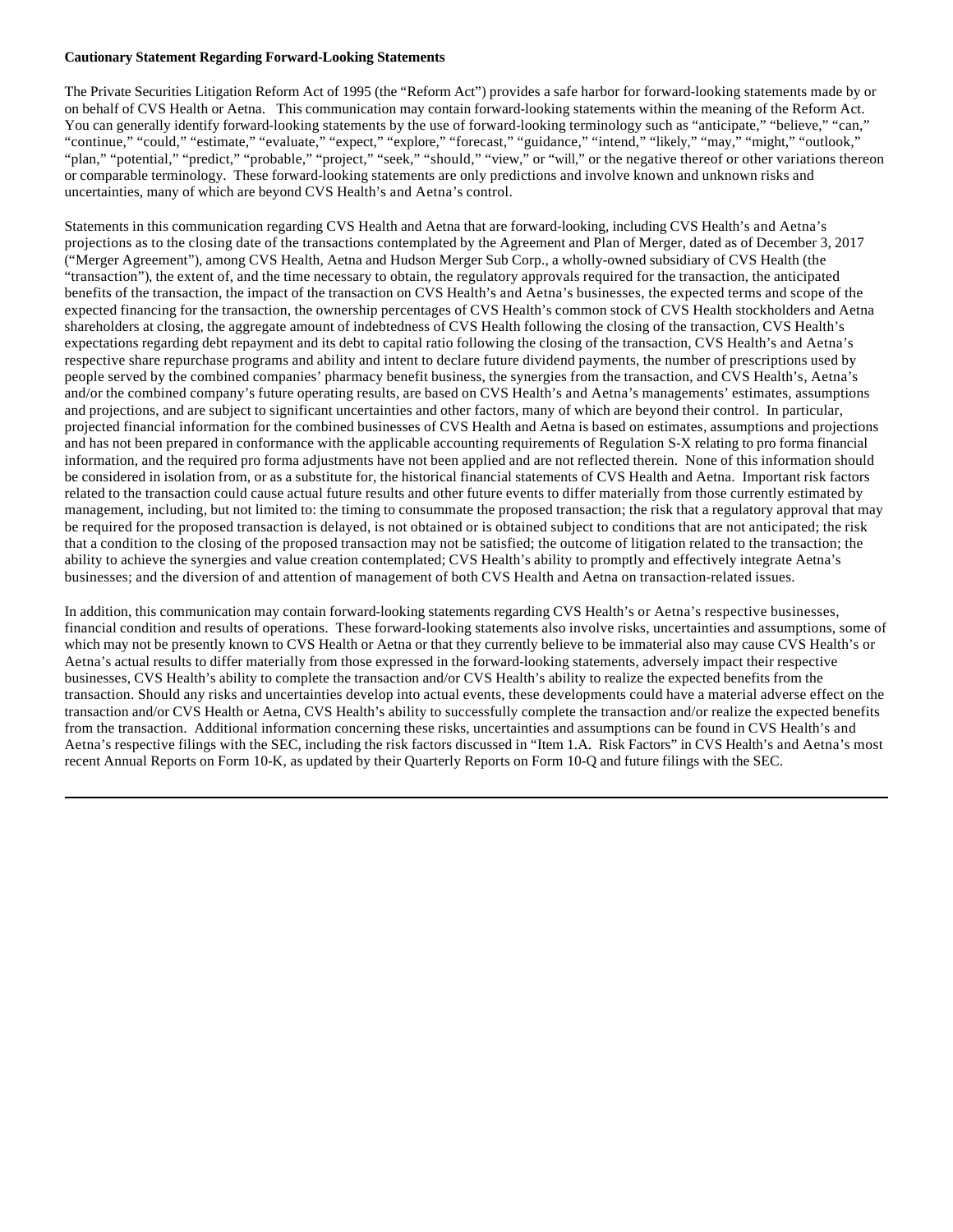You are cautioned not to place undue reliance on any CVS Health's and Aetna's forward-looking statements. These forward-looking statements are and will be based upon management's then-current views and assumptions regarding future events and operating performance, and are applicable only as of the dates of such statements. Neither CVS Health nor Aetna assumes any duty to update or revise forward-looking statements, whether as a result of new information, future events or otherwise, as of any future date.

The information furnished pursuant to Item 7.01 of this Current Report on Form 8-K shall not be deemed to be "filed" for the purpose of Section 18 of the Securities Exchange Act of 1934, as amended (the "Exchange Act"), or otherwise subject to the liabilities of that section, and shall not be incorporated by reference into any registration statement or other document under the Securities Act of 1933, as amended, or the Exchange Act, except as shall be expressly set forth by specific reference in such filing. The furnishing of this information is not intended to constitute a determination by CVS Health that the information is material or that the dissemination of the information is required by Regulation FD.